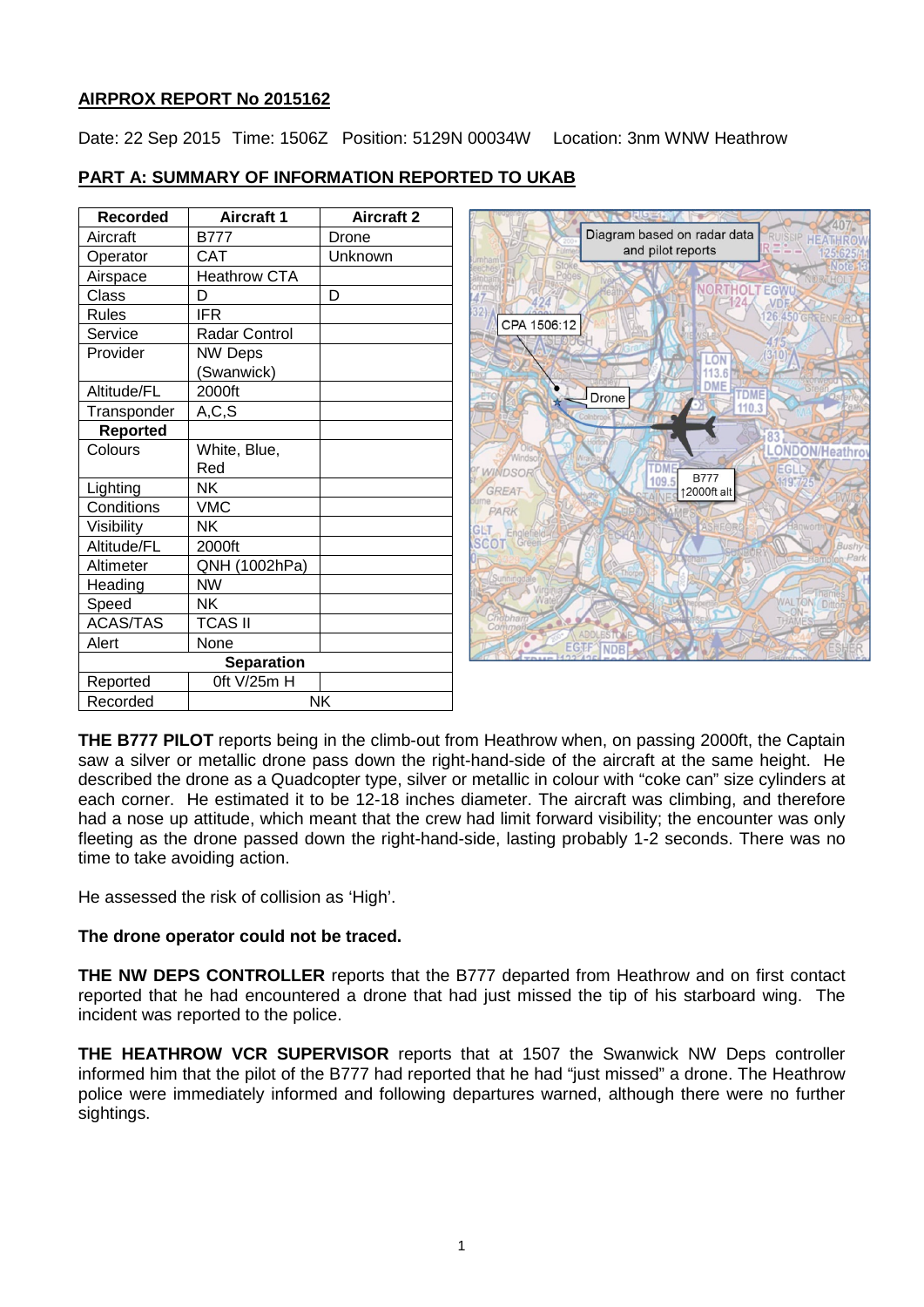### **Factual Background**

The weather at Heathrow was recorded as follows:

METAR EGLL 221450Z 33007KT 290V010 9999 FEW021 14/09 Q1002 TEMPO SHRA

#### **Analysis and Investigation**

#### **UKAB Secretariat**

The Air Navigation Order 2009 (as amended), Article [1](#page-1-0)38<sup>1</sup> states:

A person must not recklessly or negligently cause or permit an aircraft to endanger any person or property.

Article 166, paragraphs 2, 3 and 4 state:

(2) The person in charge of a small unmanned aircraft may only fly the aircraft if reasonably satisfied that the flight can safely be made.

(3) The person in charge of a small unmanned aircraft must maintain direct, unaided visual contact with the aircraft sufficient to monitor its flight path in relation to other aircraft, persons, vehicles, vessels and structures for the purpose of avoiding collisions.'

(4) The person in charge of a small unmanned aircraft which has a mass of more than 7kg excluding its fuel but including any articles or equipment installed in or attached to the aircraft at the commencement of its flight must not fly the aircraft

(a) in Class A, C, D or E airspace unless the permission of the appropriate air traffic control unit has been obtained;

(b) within an aerodrome traffic zone …; or

(c) at a height of more than 400 feet above the surface unless it is flying in airspace described in sub-paragraph (a) or (b) and in accordance with the requirements for that airspace.

A CAA web site<sup>[2](#page-1-1)</sup> provides information and quidance associated with the operation of Unmanned Aircraft Systems (UASs) and Unmanned Aerial Vehicles (UAVs).

The CAA has published a UAV Safety Notice<sup>[3](#page-1-2)</sup> which states the responsibilities for flying unmanned aircraft. This includes:

You are responsible for avoiding collisions with other people or objects - including aircraft. Do not fly your unmanned aircraft in any way that could endanger people or property. It is illegal to fly your unmanned aircraft over a congested area (streets, towns and cities). Also, stay well clear of airports and airfields.

In addition, the CAA has published guidance regarding First Person View (FPV) drone operations which limit this activity to drones of less than 3.5kg take-off mass, and to not more than 1000ft<sup>[4](#page-1-3)</sup>.

l

<span id="page-1-0"></span><sup>1</sup> Article 253 of the ANO details which Articles apply to small unmanned aircraft. Article 255 defines 'small unmanned aircraft'. The ANO is available to view at [http://www.legislation.gov.uk.](http://www.legislation.gov.uk/) 2 www.caa.co.uk/uas

<span id="page-1-2"></span><span id="page-1-1"></span><sup>3</sup> CAP 1202

<span id="page-1-3"></span><sup>4</sup> ORSA No. 1108 Small Unmanned Aircraft – First Person View (FPV) Flying available at[: ORSA No 1108](http://publicapps.caa.co.uk/modalapplication.aspx?appid=11&catid=1&id=6746&mode=detail&pagetype=65)